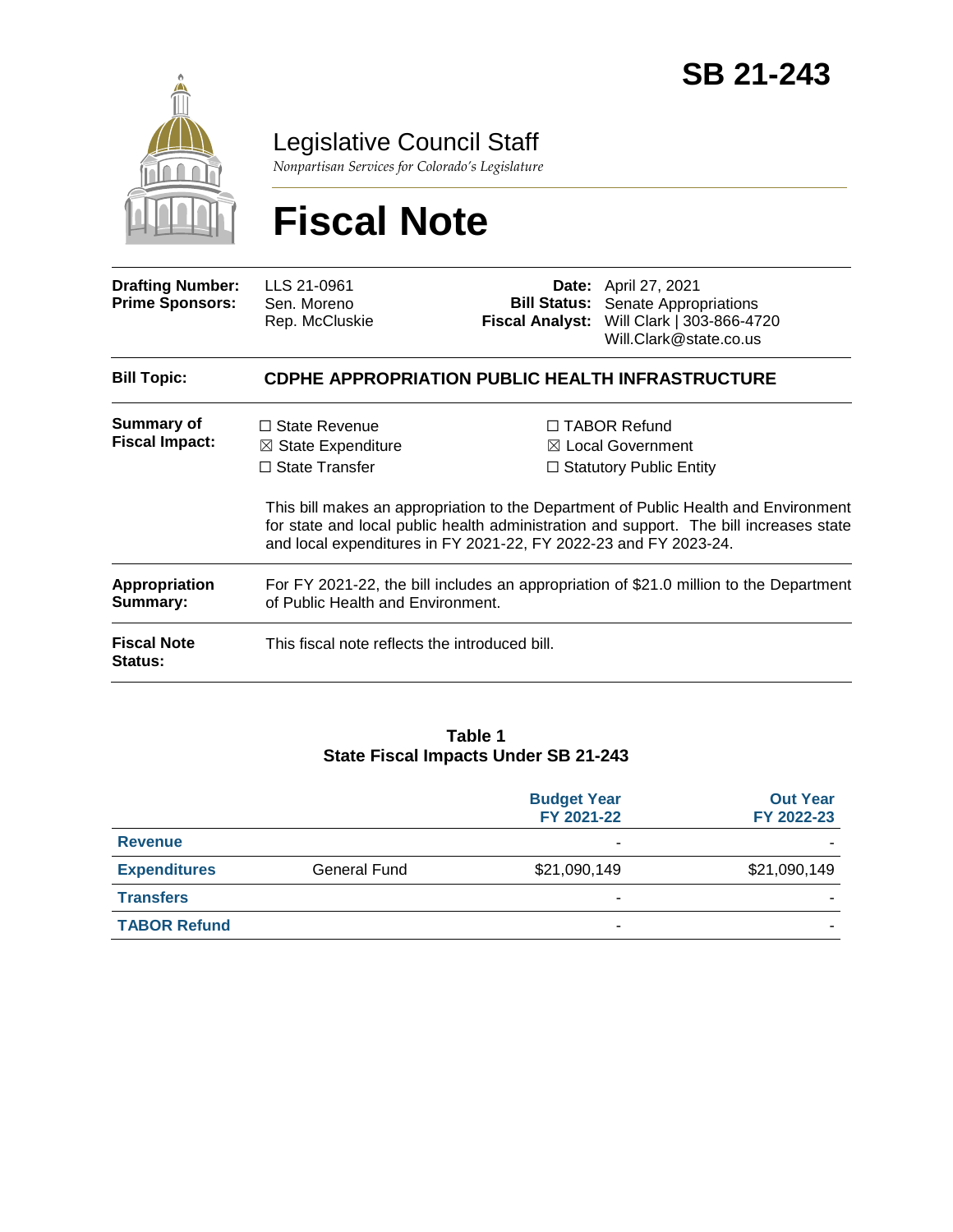Page 2

#### **Summary of Legislation**

This bill requires the General Assembly to appropriate \$21.0 million annually to the Department of Public Health and Environment (CDPHE) for three fiscal years starting in FY 2021-22 for state and local public health administration and support.

#### **Background**

The Division of Disease Control and Public Health Response, housed in the CDPHE, was created in FY 2020-21 to respond to public health concerns and emergencies and works closely with local public health agencies to fulfill these responsibilities. The division is composed of three units that were previously standalone entities: the Disease Control Environmental Epidemiology Division; the Laboratory Services Division; and the Office of Emergency Preparedness and Response.

Through the budget process, the CDPHE requested \$31.0 million in General Fund and 121.4 FTE for FY 2021-22 and \$28.0 million General Fund and 157.2 FTE for FY 2022-23 (BA-02 - Public Health Infrastructure). This funding was not included in the FY 2021-22 Long Bill (Senate Bill 21-205). The appropriation included in this bill, plus an additional \$10 million in one-time federal funding that has been identified by CDPHE, would fund the CDPHE request for FY 2021-22. This anticipated federal funding does not carry forward into future fiscal years.

#### **State Expenditures**

For FY 2021-22 through FY 2023-24, the bill increases annual expenditures in the CDPHE by \$21,090,149 from the General Fund, as described in more detail below.

**Division of Disease Control and Public Health Response.** Starting in FY 2021-22, the CDPHE will use \$11,090,149 appropriated from the General Fund to support the division for administration and support, research, outreach, laboratory services and emergency preparedness and disaster response activities.

**Local public health agencies.** Starting in FY 2021-22, the CDPHE will distribute \$10,000,000 to local public health agencies across the state for administration and support.

#### **Local Government**

For FY 2021-22 through FY 2023-24, the bill will provide the state's 53 local public health agencies with \$10.0 million in additional funding for administration and support services. The amount that each agency receives will vary by location, but distribution is largely based on population size. The exact disbursement of funding has not been estimated for this fiscal note.

#### **Effective Date**

The bill takes effect upon signature of the Governor, or upon becoming law without his signature.